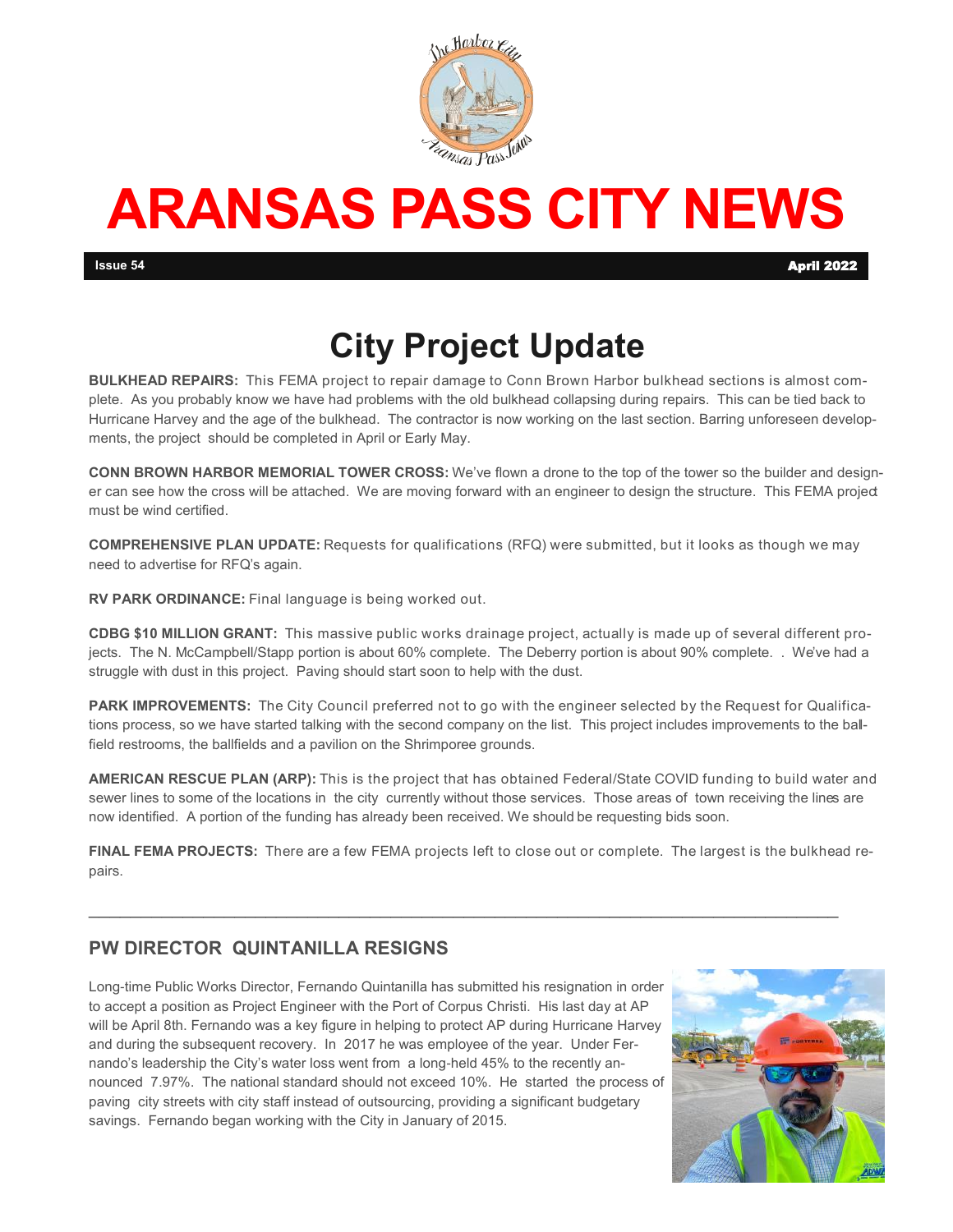

## **The Memorial Tower Cross Replacement Moves Forward**

The odd looking photo above was taken by the IT department drone. It shows the base for the cross that had been in place until it was destroyed by Hurricane Harvey. Of course, this cross base is located atop Memorial Tower at Conn Brown. Because this is a FEMA project, we are required to use the engineer of record for Hurricane Harvey related work. That company will design the new cross so that it will be wind certified.

The Memorial Tower was built decades ago to honor local men and women who lost their lives at sea.

### **Wanted: AP Residents To Serve**

Residents interested in volunteering to serve on a City board, commission or committee are encouraged to apply for appointment. Currently, the City has vacancies on the Building Board of Standards and Appeals; the Planning and Zoning Commission and the Zoning Board of Adjustment. Applications are available in the City Secretary's office, 600 W. Cleveland; or on the City's website at www.aptx.gov Questions should be addressed to the City Secretary at 361-758-5301 ext 1103.

Community<br>Involvement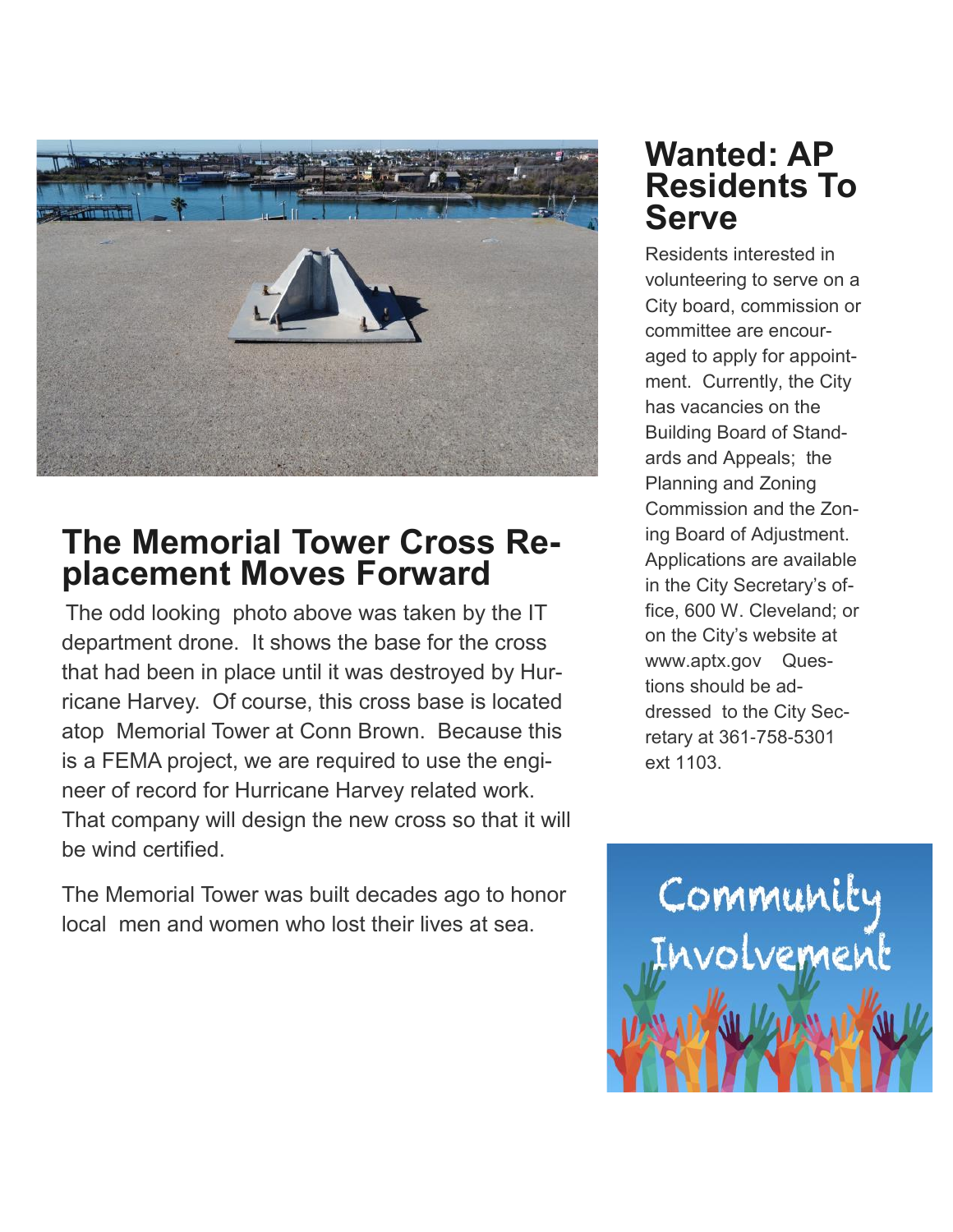#### **No Cable Franchise Monopoly**

The city often is asked if other cable companies are allowed into town. The answer is yes. There is no exclusive cable franchise in Aransas Pass. The days of municipal cable franchise monopolies mostly disappeared in the U.S. many years ago.

#### **CONTACT US**

Aransas Pass City News is published by the City of Aransas Pass. Call 361-758-5301 if you wish to subscribe or unsubscribe.

#### **YOUR CITY COUNCIL**

#### **Mayor Ram Gomez**

**Place 1-Carrie Scruggs, Mayor Pro-Tem**

**Place 2-Jason Knight**

**Place 3-Jan Moore**

**Place 4—Vickie Abrego**



### **First Annual Fire & Ice Firemen's Ball Is A Success**

The first-ever Fire and Ice Ball was held Saturday, March 12th at the Aransas Pass Civic Center. The event had several purposes. First, it provided the public insight into the importance of the City Fire Department. Secondly, the event was a vehicle for recognizing the work of the City firefighters. (see photo below) Finally, it also provided an opportunity for raising much needed funds for the Fire Department. A \$25,000 dollar check was presented to Aransas Pass Firemen by the "Spirit of Aransas Pass" during the March 21st City Council meeting (see above photo). The organizers of the event and the firemen are grateful for the sponsors and those who attended.